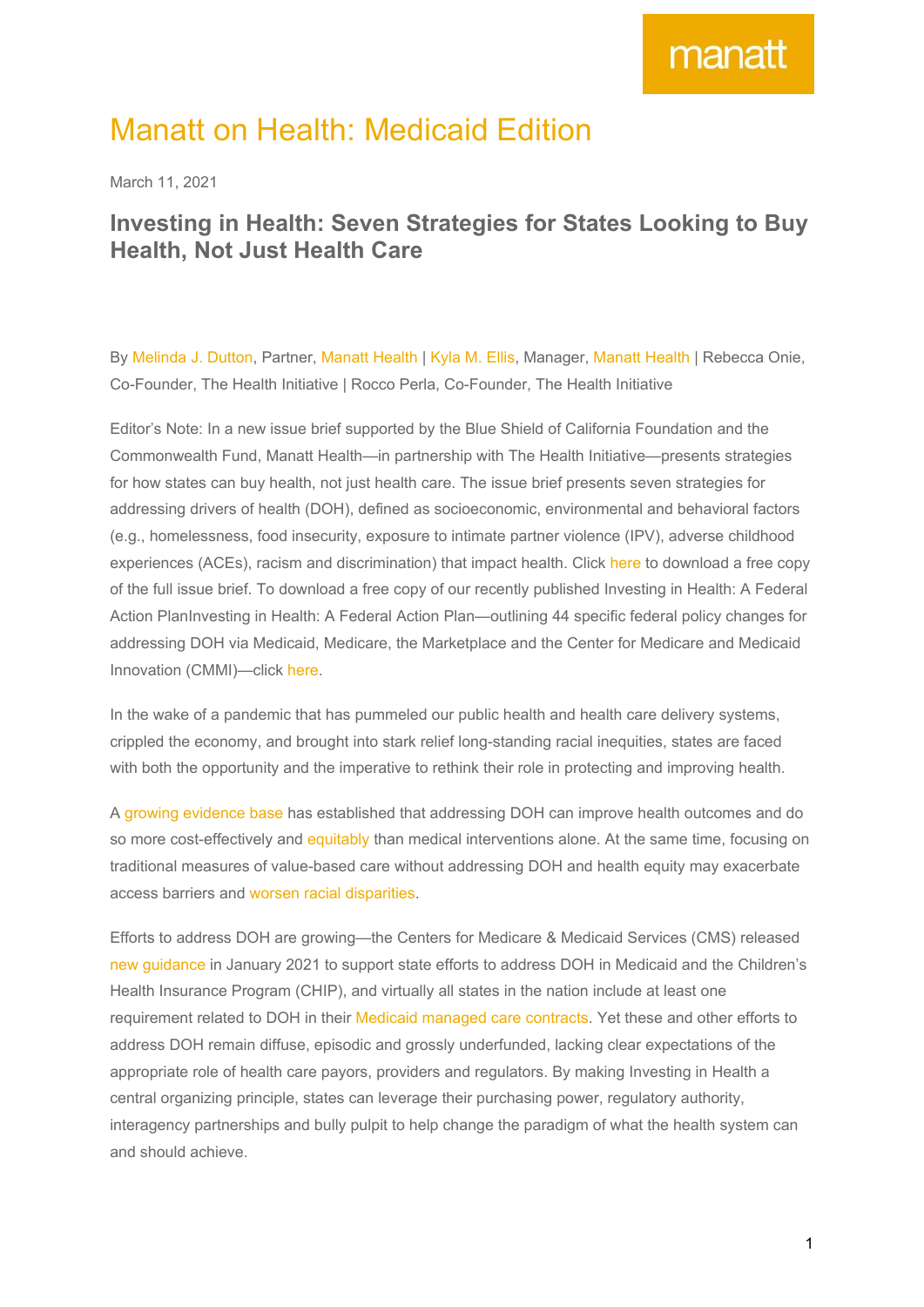#### **Seven Strategies for Integrating DOH Into State Health Care Systems**

The following strategies can help states bring scalable, sustainable integration of DOH into their state health care systems. These strategies, which align with a recently published [federal](https://blueshieldcafoundation.org/sites/default/files/publications/downloadable/Investing%20in%20Health%20-%20A%20Federal%20Action%20Plan%20-January%202021_Final.pdf) action plan, chart a path forward for states to Invest in Health.

**1. Address DOH in combating COVID-19.** DOH can create barriers to achieving successful isolation and quarantine, critical to containing disease spread. Lack of transportation or inability to take time off work can prevent those willing from receiving a vaccination. [Multiple](https://www.kff.org/medicaid/report/state-medicaid-programs-respond-to-meet-covid-19-challenges/) states (including [Michigan,](https://www.michigan.gov/coronavirus/0,9753,7-406-98163-526659--,00.html) [Oregon](https://www.oregon.gov/oha/ERD/Pages/OHA-funds-170-community-groups-support-contact-tracing-outreach-combat-COVID-19.aspx) and North [Carolina\)](https://covid19.ncdhhs.gov/information/human-services/support-services-program) have prioritized the use of federal relief funds or implemented Medicaid policy changes to provide for DOH-related supports—including housing supports and meal delivery—filling gaps in social supports as the economy flounders.

**2. Integrate DOH into payment policy for providers and payors.** States have a [variety](https://www.commonwealthfund.org/publications/fund-reports/2018/jan/enabling-sustainable-investment-social-interventions-review) of tools to integrate DOH into payment policy for providers and payors, including DOH interventions as a Medicaid covered service, integrating DOH into care management requirements and quality incentives, and encouraging Medicaid managed care plans to provide value-added or in-lieu-of services that address DOH, among others. In addition, incorporating social risk factors into risk adjustment models can more accurately predict cost and utilization, enable better care for beneficiaries, and establish more precise cost benchmarks for advanced payment models. Select states have pursued risk adjustment models that include social risk factors: [Massachusetts'](https://www.mass.gov/lists/masshealth-risk-adjustment-methodology) Medicaid [model](https://www.mass.gov/lists/masshealth-risk-adjustment-methodology) includes data elements such as transportation, employment status and housing instability. Finally, incentivizing the use of ICD-10 [Z-codes](https://www.icd10data.com/ICD10CM/Codes/Z00-Z99/Z55-Z65) across payors will enable changes in provider reimbursement, support DOH data collection, inform future research on DOH impacts and strengthen the case for increased payment for DOH services as a value driver.

**3. Develop shared assets and resources to enable interventions addressing DOH.** Integration of DOH into the health care system requires new capabilities and tools and the engagement of a different kind of workforce to meet a more diverse set of health-related needs. States can avoid duplication of efforts and create momentum by creating shared assets and resources that can be supported and leveraged across payors and providers, including standardized screening tools, resource maps and common platforms for closed-loop referrals. Another high-value strategy is to support the development of networks of community-based organizations with the expertise and authentic community relationships required to help bring DOH interventions to scale. New Jersey recently created Regional Health Hubs with this purpose in mind, providing health care data infrastructure and analysis, supporting care management, and convening community stakeholders in close coordination with the state's Office of Medicaid Innovation. For the workforce, both [Michigan](https://www.michigan.gov/documents/contract_7696_7.pdf) and New [Mexico](https://www.commonwealthfund.org/publications/case-study/2020/feb/new-mexico-community-health-workers) require the use of community health workers (CHWs) as part of integrated care teams to support DOH interventions. Finally, states can leverage [enhanced](https://obamawhitehouse.archives.gov/omb/circulars_a087_2004) federal Medicaid funding to seed efforts to support standardized data exchange across health and human services providers.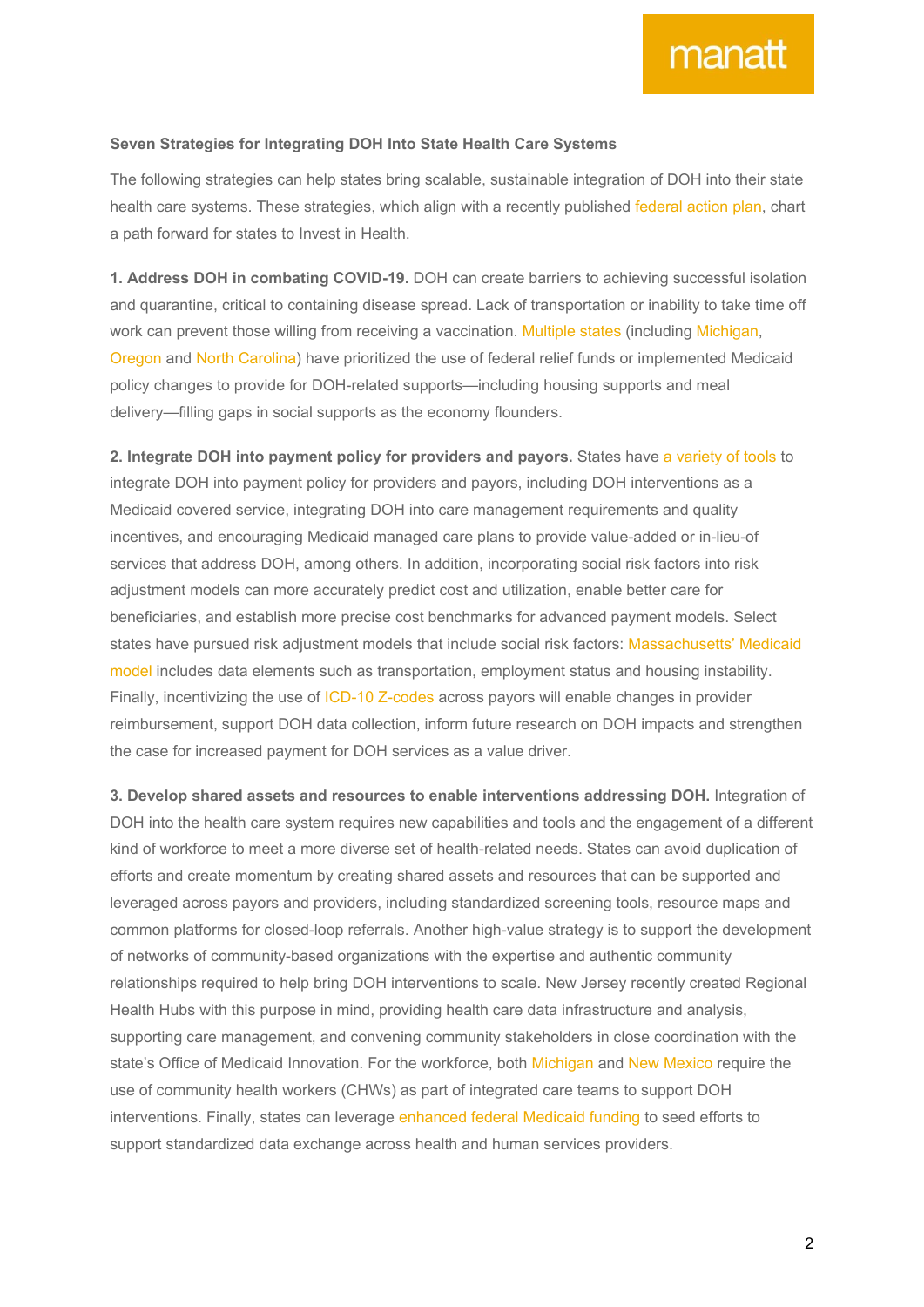## manatt

**4. Maximize participation in public programs that address DOH.** Patients eligible for, but not enrolled in, the Supplemental Nutrition Assistance Program (SNAP) have higher health care costs than those enrolled. When states maximize enrollment in public programs—such as SNAP, the Special Supplemental Nutrition Program for Women, Infants, and Children (WIC), and the Low Income Home Energy Assistance Program (LIHEAP)—they reduce the DOH that lead to poorer health outcomes and higher health care costs. Cross-agency collaborations that streamline enrollment across health and human services programs, Medicaid managed care contract requirements that integrate screening and enrollment for public programs into care management responsibilities, and outreach efforts to support program participation are all tactics to invest in health.

**5. Create new standards for DOH quality, utilization and outcomes measurement.** States can build DOH into quality, utilization and outcomes measurement across Medicaid/CHIP. For example, states could leverage their Medicaid managed care contracts to integrate and prioritize DOH into the managed care quality measure set, criteria for quality initiatives and performance improvement plans, and through financial incentives such as withholds linked to process, utilization and/or costs outcomes. More broadly, states can begin incorporating DOH measurement into their state health [assessment](https://www.in.gov/isdh/files/18_SHA%20SHIP%20FINAL%20DOC_v5.pdf) and [improvement](https://www.in.gov/isdh/files/18_SHA%20SHIP%20FINAL%20DOC_v5.pdf) plans.

**6. Make DOH central to states' innovation agendas.** States can focus initially on a defined set of DOH domains and interventions that address the most prevalent individual and community DOH needs (especially in light of COVID-19), promote health equity, and have a strong track record for efficacy. Priority DOH interventions should have a strong or emerging [evidence](https://www.commonwealthfund.org/publications/2019/jun/roi-calculator-evidence-guide) base for improved health outcomes and/or reduced costs and increased cost-effectiveness; be inclusive of populations disproportionately impacted by DOH; and allow for longer time horizons, as well as account for "wrong pocket" savings that might otherwise disincentivize investment. States could leverage the CMSapproved social service fee [schedule](https://www.commonwealthfund.org/blog/2020/putting-price-social-services-north-carolinas-pilot-effort) developed in North Carolina for specific populations.

**7. Incentivize community accountability and stewardship.** States can work with their partners to create new expectations of health care providers and payors to address upstream DOH, including reducing wage differentials, addressing structural racism and contributing to multigenerational community wealth creation. For example, states can integrate expectations into Medicaid managed care contracts and supplemental payment arrangements for payors and providers to pay a healthy living wage. Several states currently incentivize Medicaid managed care organizations (MCOs) to make broader investments in community collaboration and development. [Arizona](https://www.azahcccs.gov/Resources/Downloads/ContractAmendments/ACC/ACC_Contract_Amend_1.pdf) requires MCOs to contribute 6 percent of their annual profits to community reinvestment and produce an annual Community Reinvestment Report. Beginning in 2021, Oregon's coordinated care organizations are required to participate in the Supporting Health for All through [REinvestment](https://www.oregon.gov/oha/HPA/dsi-tc/Pages/SHARE.aspx) (SHARE) initiative by reinvesting a portion of the prior year's excess net income or reserves to address DOH and health disparities.

#### **Conclusion**